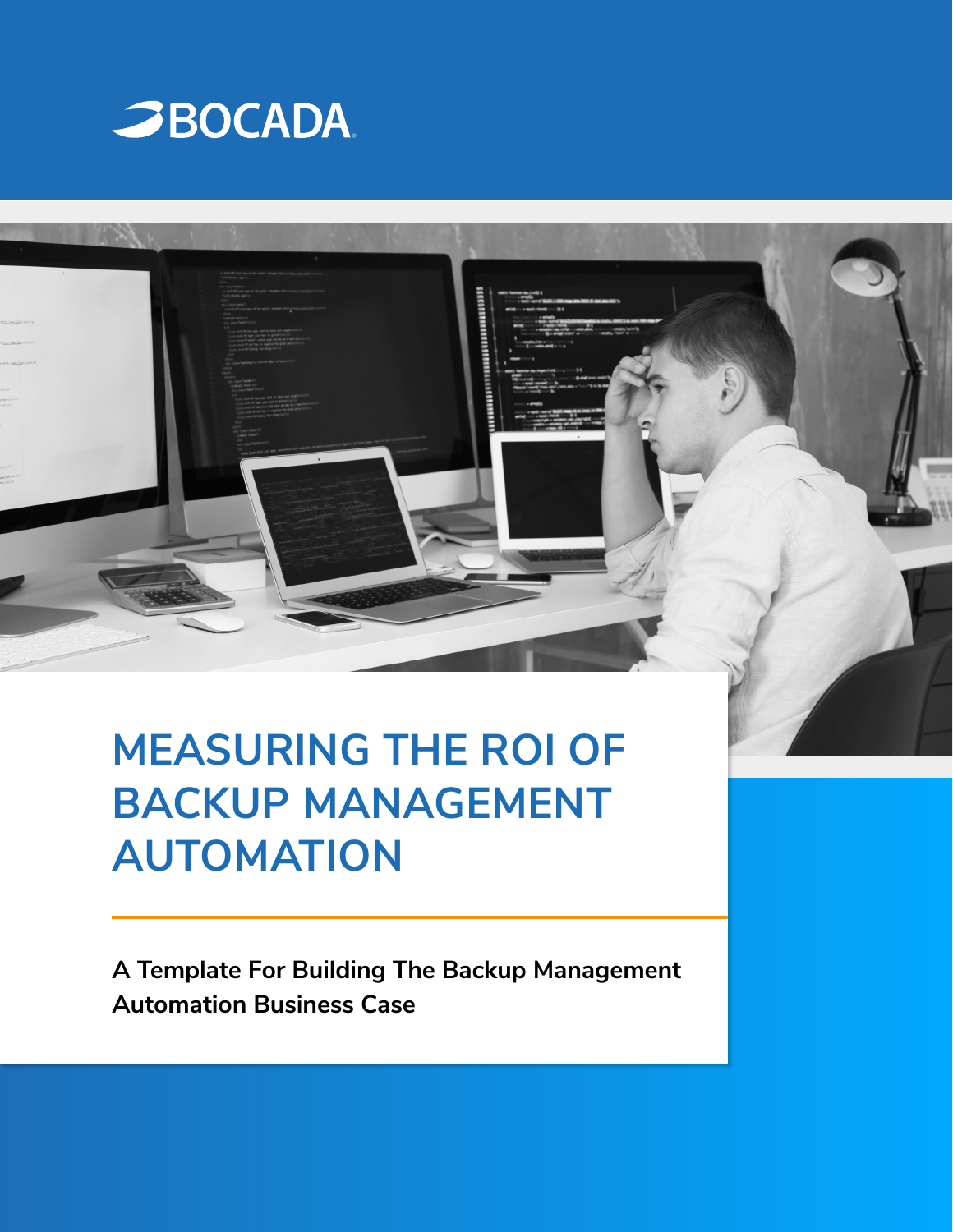

# **INTRODUCTION**

Automating manual activities is the name of the game with just about every IT organization. Whether it's an MSP or internal IT department, teams must find ways to build efficiencies across everyday tasks. Software is the typical solution...but cost is a natural pushback. Teams must justify that the software can save enough time or other resources to warrant a new expense.

This dynamic is certainly true in backup operations. Teams wonder if automating backup management and reporting activities saves enough labor hours or personnel to justify a new software tool.

Thankfully, measuring the ROI of automating backup operations is straightforward. It starts by identifying the time associated with standard activities and then assessing the time requirements when using automation tools. This comparison provides an objective way to measure the true ROI of backup management automation.

The template at the end of this document will simplify this comparison process and measure the ROI for your particular organization.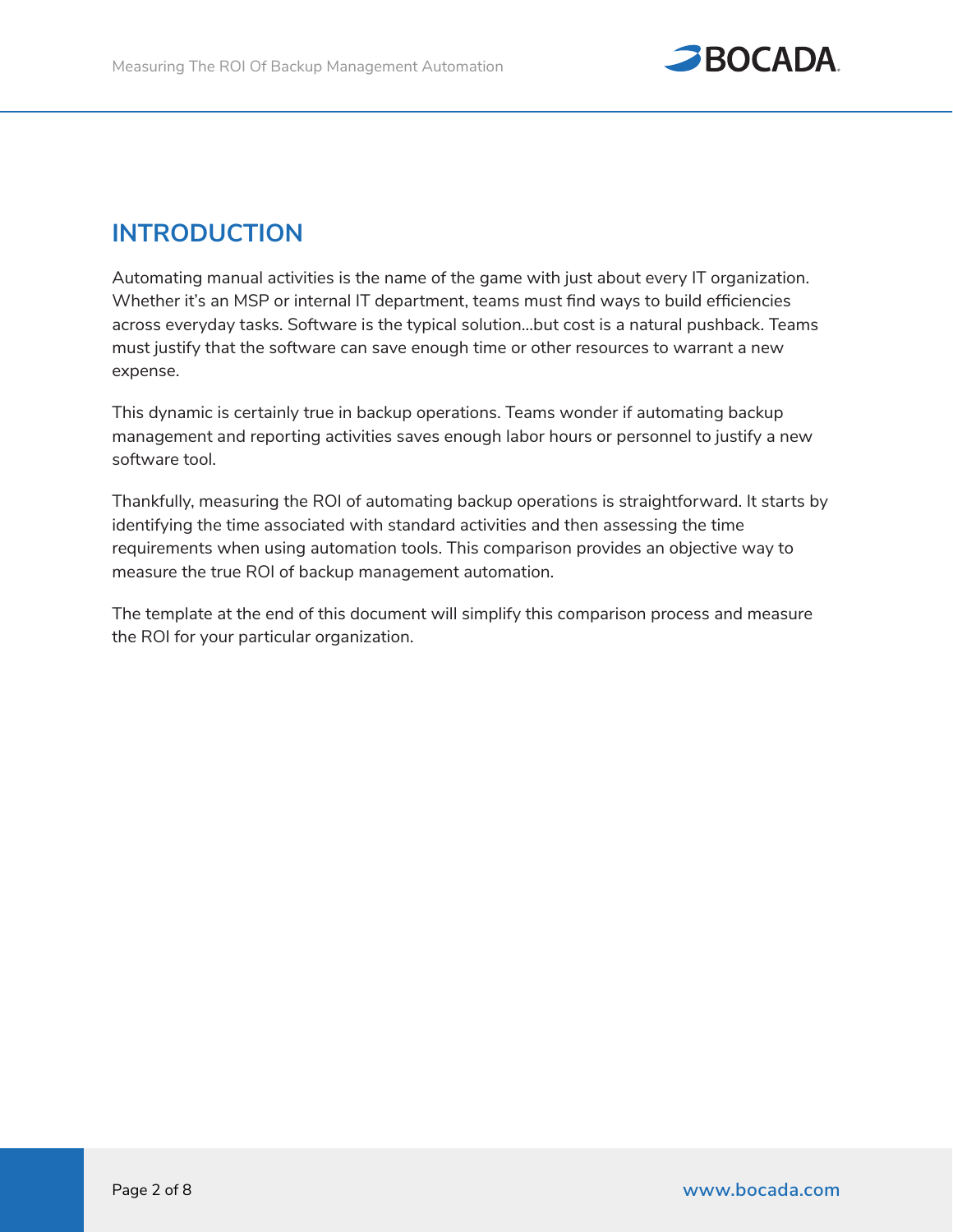

# **POSITIVE AUTOMATED BACKUP MANAGEMENT ROI OPPORTUNITY AREAS**

When assessing the upside of automating your backup management operations, consider four key areas: daily performance monitoring, compliance reporting, remediation management, and asset protection oversight.

#### **1. Daily Performance Monitoring**

Maintaining strong backup health requires regularly monitoring daily backup performance. It also requires isolating and assessing failure issues. This is extremely time intensive in a complex, heterogeneous environment.

Daily, this translates to collecting performance data from each backup server, isolating failures, and exploring failure error messages to prioritize work tasks. Depending on your environment size, this translates to 30-minutes per day or more. Regardless, even in small environments, it's a repetitive task that's ripe for automation.

#### **2. Backup Failure Remediation Management**

Hitting agreed-upon backup success rates requires active backup failure management. This means overseeing the ticketing process, unearthing failure causes, and managing tickets to closure.

Manual processes require individuals to populate and submit tickets individually. They also require manual evaluations of the underlying failure triggers. This points to not just a time savings opportunity but also a data protection opportunity. By automating this process, failures get addressed faster and data gets fully protected sooner.

#### **3. Monthly Compliance / SLA Reporting**

A typical task all backup teams must work on is monthly compliance reporting. This may be for internal auditors based on agreed-upon performance metrics. Or, in the case of MSPs, it ties to SLA obligations.

This often requires metric aggregation across backup products. Because each backup product produces performance data in unique ways, this process may take days. Additionally, end-users of these reports likely expect tables, graphs, or data visualizations.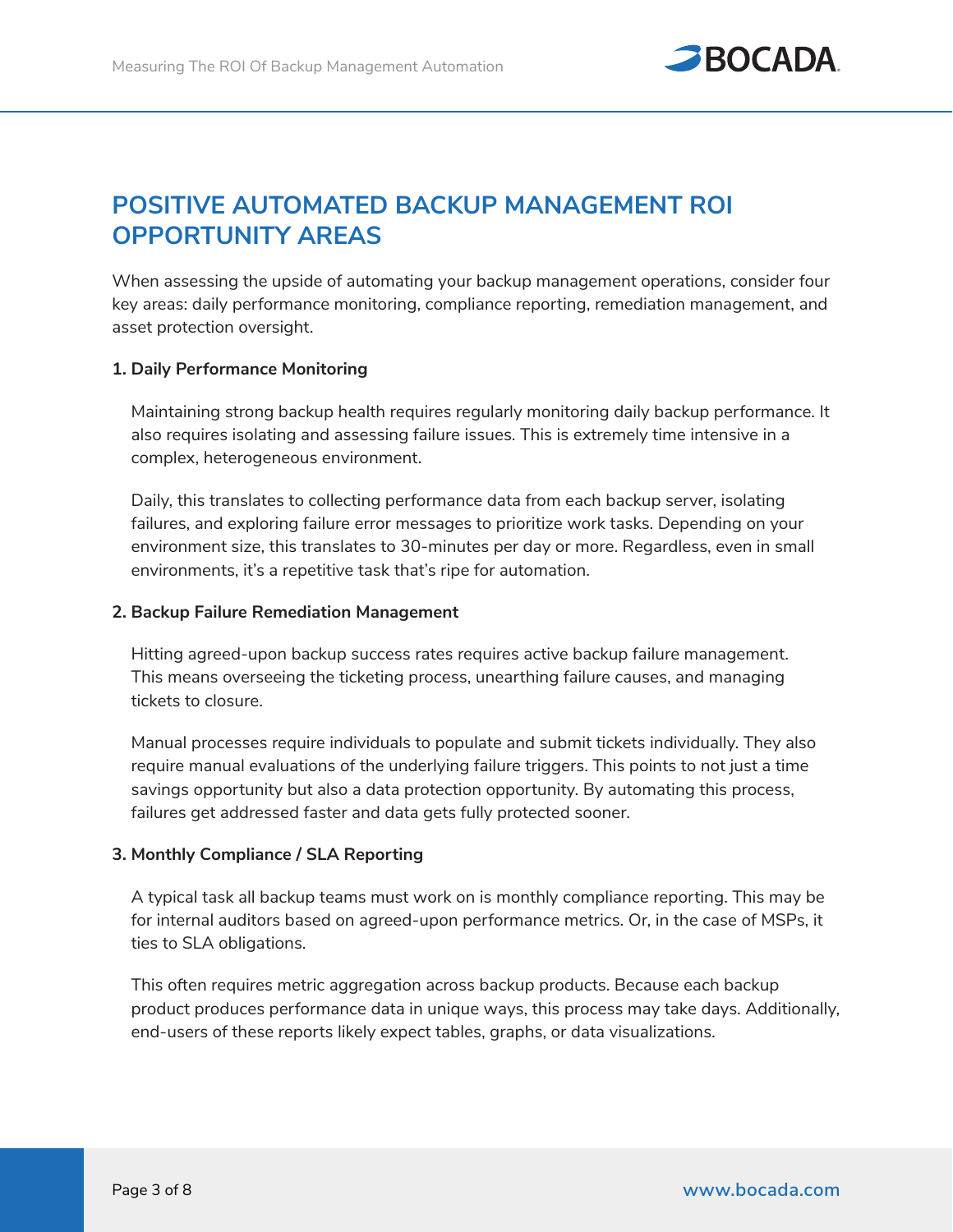

#### **4. Unprotected Asset Identification**

Backup teams should regularly check for unprotected assets. These are resources that should have backup protections in place but do not.

Strong data protection teams complete this monthly. However, the time needed to manually reconcile asset inventory lists with backup job logs is onerous. This is what makes it a great automation and time saving opportunity.

# **AUTOMATED BACKUP MANAGEMENT ROI TEMPLATE**

Each environment and backup team is different. Variability in environment complexity and team composition impact the amount of time needed to manage recurring tasks. As a result, the amount of time saved by introducing automation across key backup management touchpoints varies too.

Use the ROI template we've included to measure your potential savings. By assessing the labor hours required for each operational area, you'll have an objective read on the actual time spent across backup management activities. Compare this to the cost of licensing backup management automation software to understand the true ROI.

# **GOING BEYOND LABOR HOUR SAVINGS**

Labor hour savings is an extraordinarily tangible way to measure the impact of backup monitoring and reporting automation. And, often the simplest. That's why the included template focuses on the labor cost savings opportunity.

However, automation introduces several other holistic savings opportunities as well. One area is the penalty or fees associated with missing compliance guidelines. Not meeting regulatory requirements or customer SLAs may result in severe financial penalties. Automation mitigates this by freeing up team members to actively address failure issues rather than spend time on tedious tasks.

Another key consideration area is data restorability in the event of a natural disaster or cyberattack. Manual activities take more time than automated activities. Also, they are ripe for human error. This potentially leaves critical data unprotected during such events. The regulatory penalties can be in the millions and the reputational costs to the business reputation are immeasurable.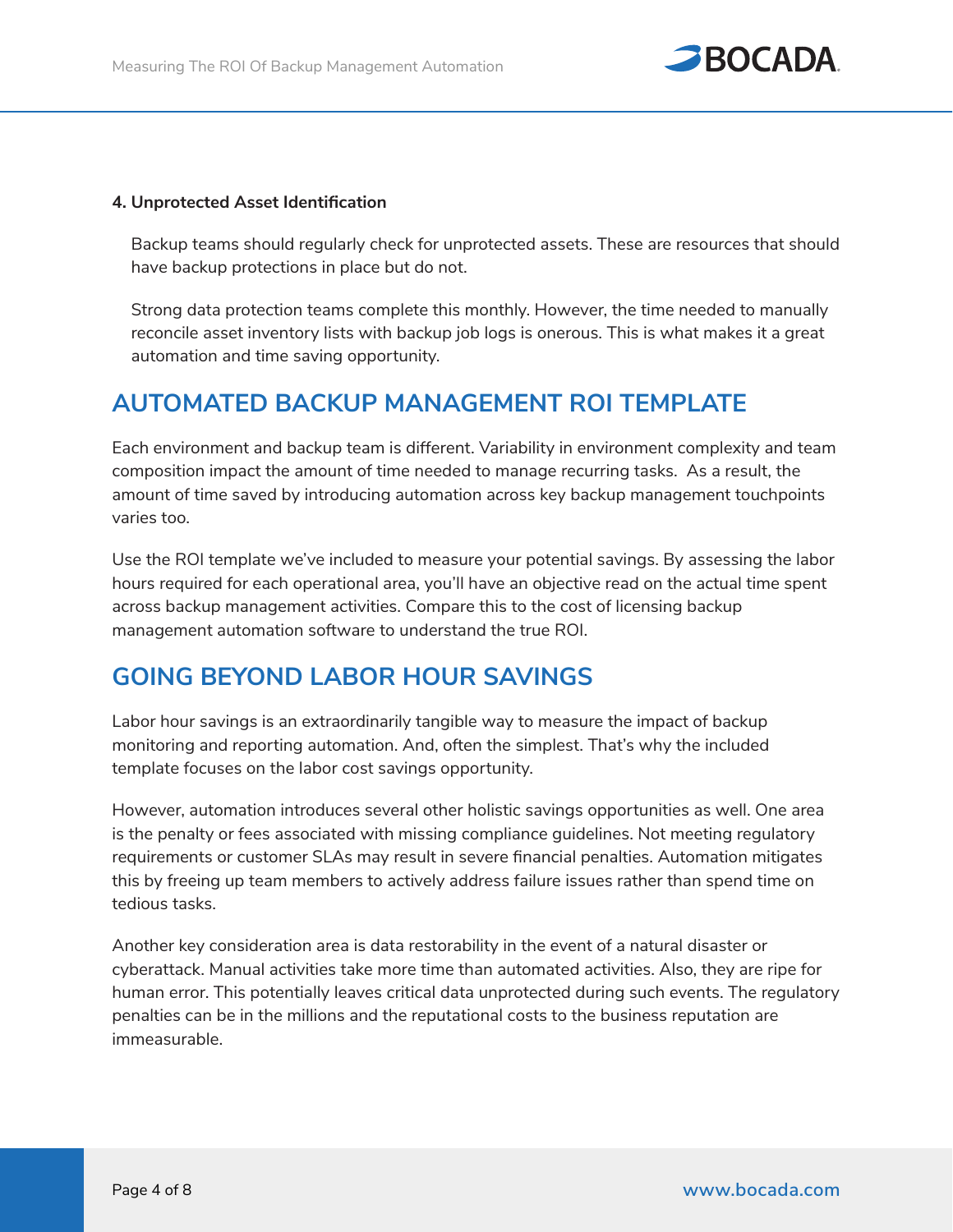

# **BACKUP MANAGEMENT AUTOMATION ROI**

## **PERFORMANCE MONITORING**

To measure performance monitoring time, multiply the time associated with each activity by the number of servers or reports you need to pull every day. Then, multiply it by the number of work days in the month.

|                                                 | <b>Manual Operations</b> | <b>Automated Operations</b> |
|-------------------------------------------------|--------------------------|-----------------------------|
| # of Servers Or Discrete Daily Reports          |                          |                             |
| Average Data Collection Time                    |                          |                             |
| Average Normalization & Aggregation Time        |                          |                             |
| <b>Average Formatting Time</b>                  |                          |                             |
| Average Time To Distribute To Necessary Parties |                          |                             |
| <b>Time Spent Per Month</b>                     |                          |                             |

## **BACKUP FAILURE REMEDIATION MANAGEMENT**

To measure backup failure remediation management time, first assess the amount of time associated with pulling a daily failures list. Separately, assess the average number of failures you have per day. Multiply the number of failures per day by the average time associated with creating a failure ticket, identifying the failure error, updating a failure ticket, and closing the ticket. Take the daily failure list production time and the daily time associated with ticket management, and multiply it by the number of work days each month.

|                                                 | <b>Manual Operations</b> | <b>Automated Operations</b> |
|-------------------------------------------------|--------------------------|-----------------------------|
| Average Time To Pull Daily Backup Failures List |                          |                             |
| Average Number of Failures Per Day              |                          |                             |
| Average Time To Populate & Submit Ticket        |                          |                             |
| Average Time To Assess Failure Errors           |                          |                             |
| Average Time To Update Ticket With Error Info   |                          |                             |
| Average Time Spent Closing Ticket               |                          |                             |
| <b>Time Spent Per Month</b>                     |                          |                             |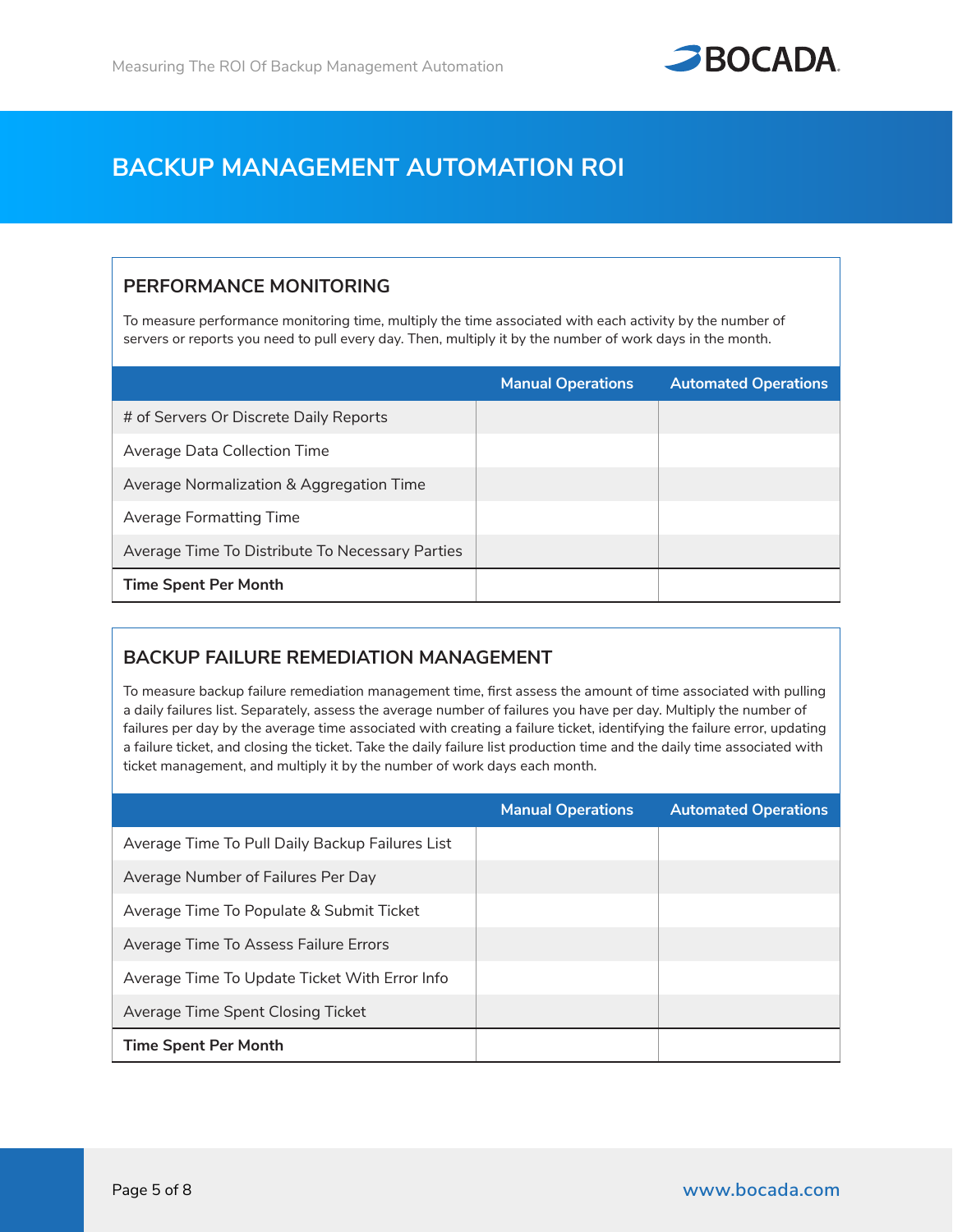

## **MONTHLY COMPLIANCE REPORTING**

To measure compliance reporting time, multiply the time associated with creating each report by the number of reports you produce each month.

|                                                 | <b>Manual Operations</b> | <b>Automated Operations</b> |
|-------------------------------------------------|--------------------------|-----------------------------|
| # of Monthly Compliance / SLA Reports           |                          |                             |
| Average Data Collection Time                    |                          |                             |
| Average Normalization & Aggregation Time        |                          |                             |
| Average Formatting Time                         |                          |                             |
| Average Time To Distribute To Necessary Parties |                          |                             |
| <b>Time Spent Per Month</b>                     |                          |                             |

## **UNPROTECTED ASSET IDENTIFICATION**

To measure the time needed to identify unprotected assets, first multiply the number of asset inventory databases you have by the time needed to pull asset inventory lists. Add in the the number of backup servers you have multiplied by the amount of time needed to collect backup job records. Add to this the time needed to compare and reconcile the asset inventory lists against the backup logs. Lastly, multiply this by the number of reconciliations completed per month.

|                                           | <b>Manual Operations</b> | <b>Automated Operations</b> |
|-------------------------------------------|--------------------------|-----------------------------|
| # of Asset Inventory Databases            |                          |                             |
| Average Time To Pull Asset Inventory List |                          |                             |
| # of Backup Servers                       |                          |                             |
| Average Backup Job Data Collection Time   |                          |                             |
| Average Time To Compare & Reconcile Lists |                          |                             |
| Number Of Reconciliations Per Month       |                          |                             |
| <b>Time Spent Per Month</b>               |                          |                             |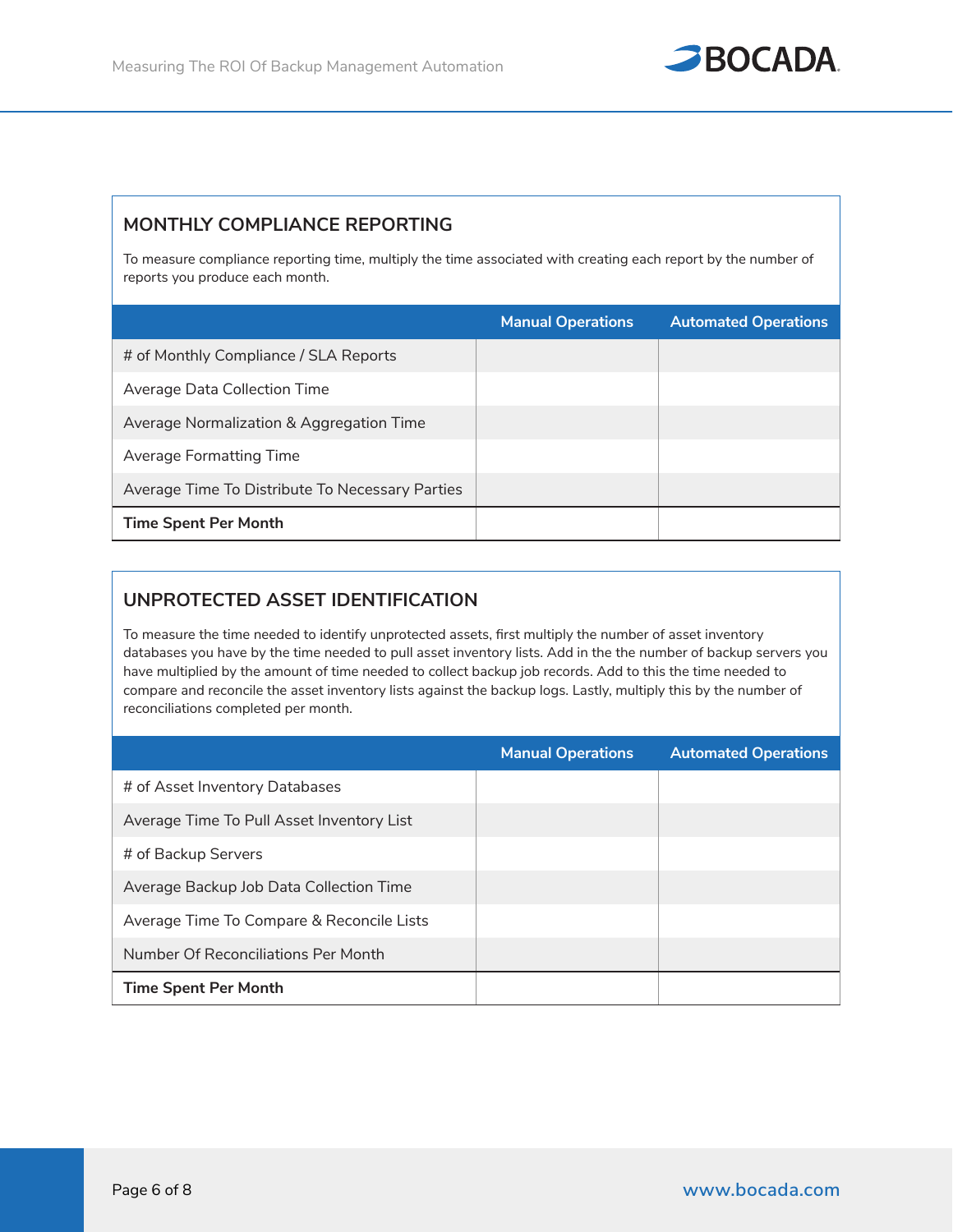

#### **COMPARING COSTS & ROI**

Add up the total labor hours associated with each task above for both manual and automated operations. Then, enter in your organization's hourly labor cost. Multiply this together to assess the monthly labor hour expense. Lastly, multiply this number by 12 to isolate your yearly labor hour expense.

Then, enter in your organization's cost for licensing backup management automation software. Compare these numbers against each other to isolate the ROI.

|                                             | <b>Manual Operations</b> | <b>Automated Operations</b> |
|---------------------------------------------|--------------------------|-----------------------------|
| Total Labor Hours Spent Per Month           |                          |                             |
| Average Cost Per Labor Hours                |                          |                             |
| <b>Total Monthly Labor Hour Expense</b>     |                          |                             |
| <b>Total Yearly Labor Hour Expense</b>      |                          |                             |
|                                             |                          |                             |
| Software Licensing Fee (e.g. cost per unit) |                          |                             |
| Number of Units                             |                          |                             |
| <b>Total Software Licensing Fee</b>         |                          |                             |

| <b>Yearly Cost Of Manual Operations</b>    | US\$ |  |
|--------------------------------------------|------|--|
| <b>Yearly Cost of Automated Operations</b> | US\$ |  |